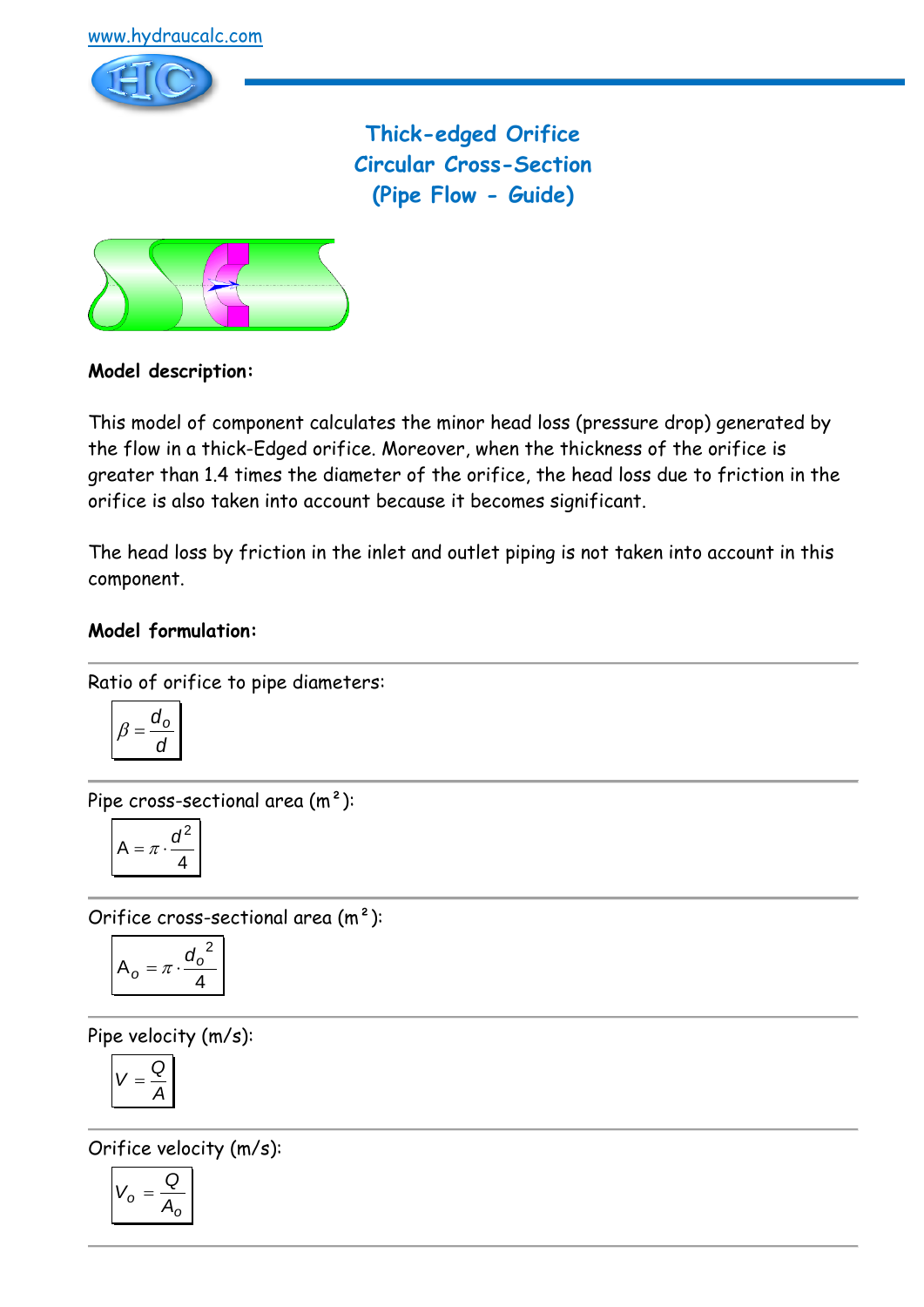Mass flow rate (kg/s):

$$
G=Q\cdot \rho
$$

Reynolds number in pipe:

$$
N_{\text{Re}} = \frac{V \cdot d}{v}
$$

Reynolds number in orifice:

$$
N_{\text{Re}_O} = \frac{V_o \cdot d_o}{v}
$$

Jet velocity ratio:



Velocity in vena contracta:

$$
V_c=V_0\cdot\lambda
$$

Coefficient of local resistance (NRe $_{\circ}$   $\geq$  10<sup>4</sup>):

■ Thickness to orifice diameter ratio 
$$
(t/d_0) \leq 1.4
$$
:

$$
K_{o} = 0.0696 \cdot (1 - \beta^{5}) \cdot \lambda^{2} + C_{th} \cdot (\lambda - \beta^{2})^{2} + (1 - C_{th}) \cdot [(\lambda - 1)^{2} + (1 - \beta^{2})^{2}] \tag{11}
$$

([1] equation

13.13)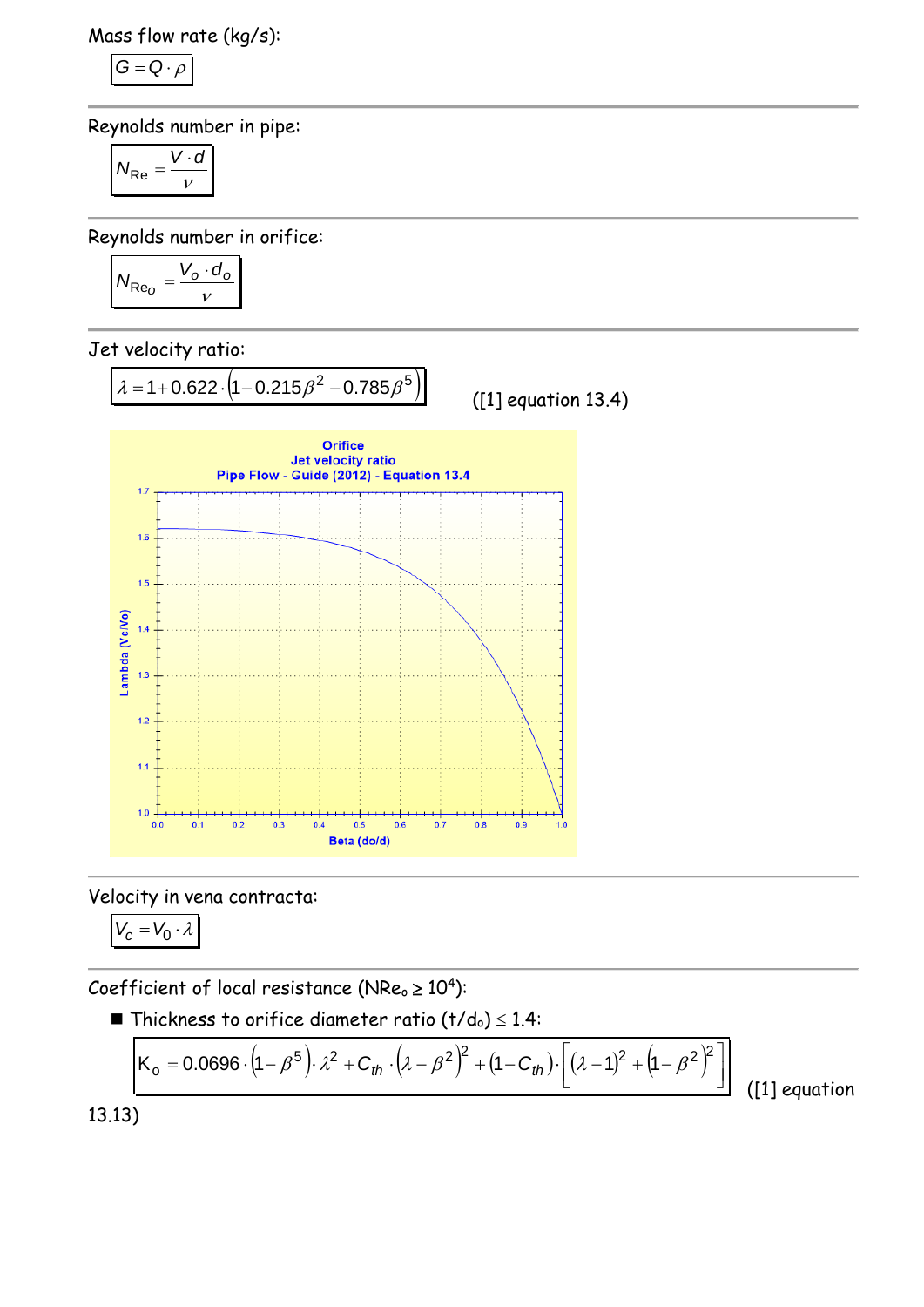

with :



([1] equation 13.14)



**Thickness to orifice diameter ratio (t/do)** > 1.4:

$$
K_0 = 0.0696 \cdot (1 - \beta^5) \cdot \lambda^2 + (\lambda - 1)^2 + (1 - \beta^2)^2 + f_0 \cdot \left(\frac{t}{d_0} - 1.4\right)
$$

([1] equation 13.15)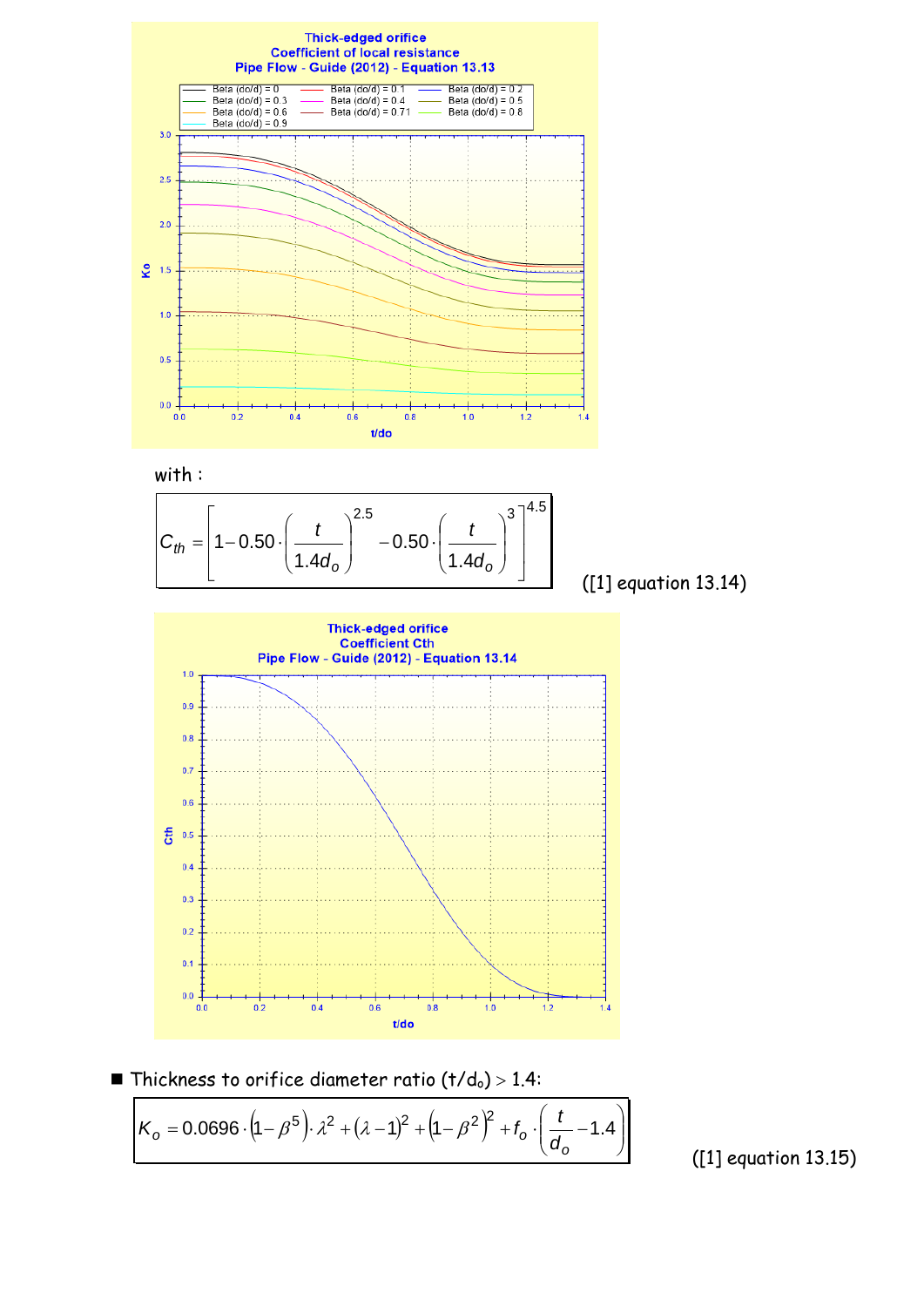







Colebrook-White equation ([1] equation 3.6)



All thickness to orifice diameter ratios  $(t/d_0)$ :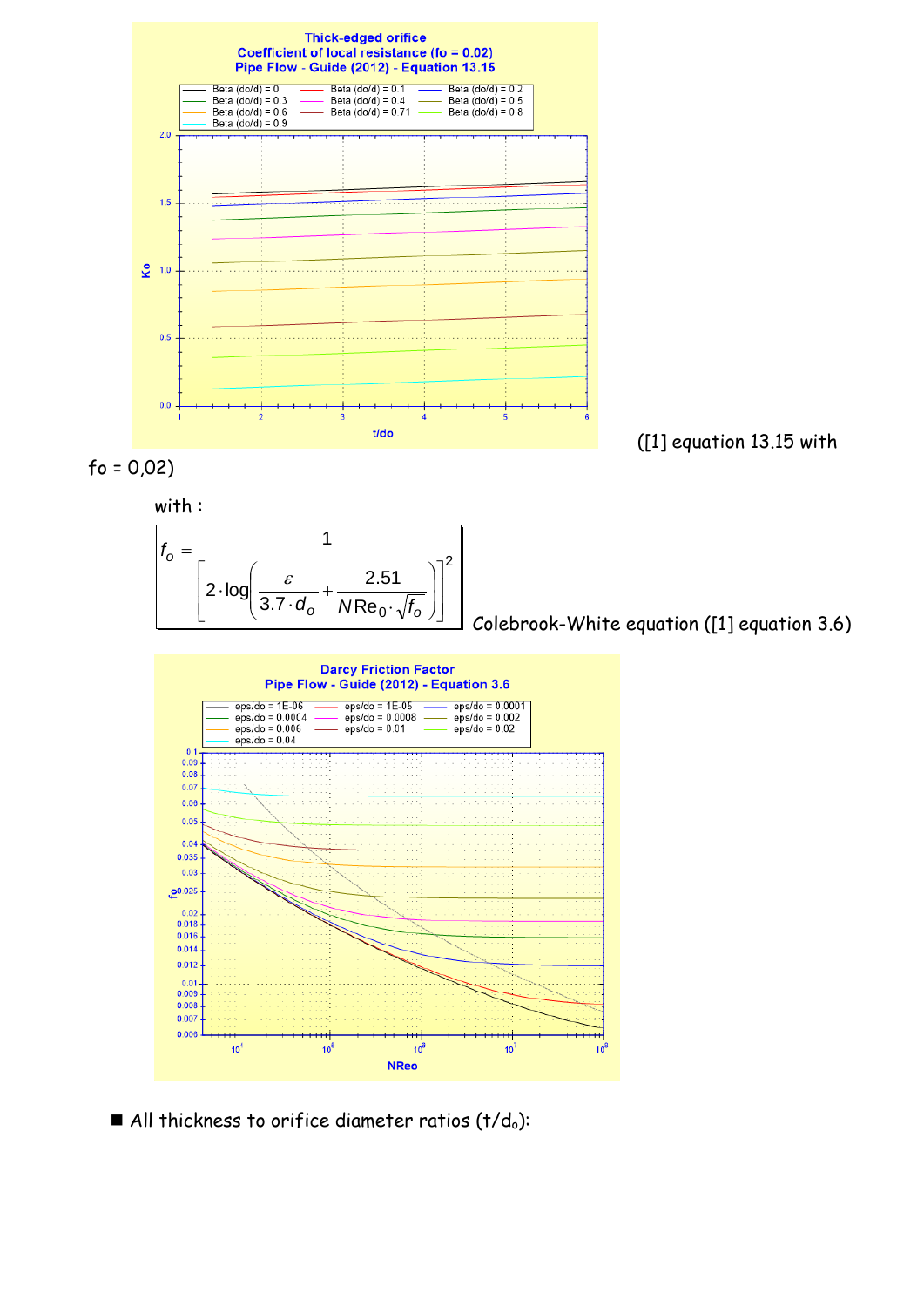

# 13.15 with fo = 0.02)

Total pressure loss coefficient (based on the mean pipe velocity):

$$
K = K_o \cdot \left(\frac{A}{A_o}\right)^2
$$

Total pressure loss (Pa):

$$
\Delta P = K \cdot \frac{\rho_m \cdot V^2}{2}
$$

Total head loss of fluid (m):

$$
\Delta H = K \cdot \frac{V^2}{2 \cdot g}
$$

Hydraulic power loss (W):

 $Wh = \Delta P \cdot Q$ 

#### **Symbols, Definitions, SI Units:**

- d<sub>0</sub> Orifice diameter (m)
- d Internal pipe diameter (m)
- $\beta$  Ratio of orifice to pipe diameters ()
- $A_0$  Orifice cross-sectional area  $(m^2)$
- A Pipe cross-sectional area  $(m<sup>2</sup>)$
- $Q$  Volume flow rate  $(m^3/s)$
- G Mass flow rate (kg/s)
- $V_0$  Mean velocity in orifice  $(m/s)$
- V Mean velocity in pipe (m/s)
- NRe<sub>o</sub> Reynolds number in orifice ()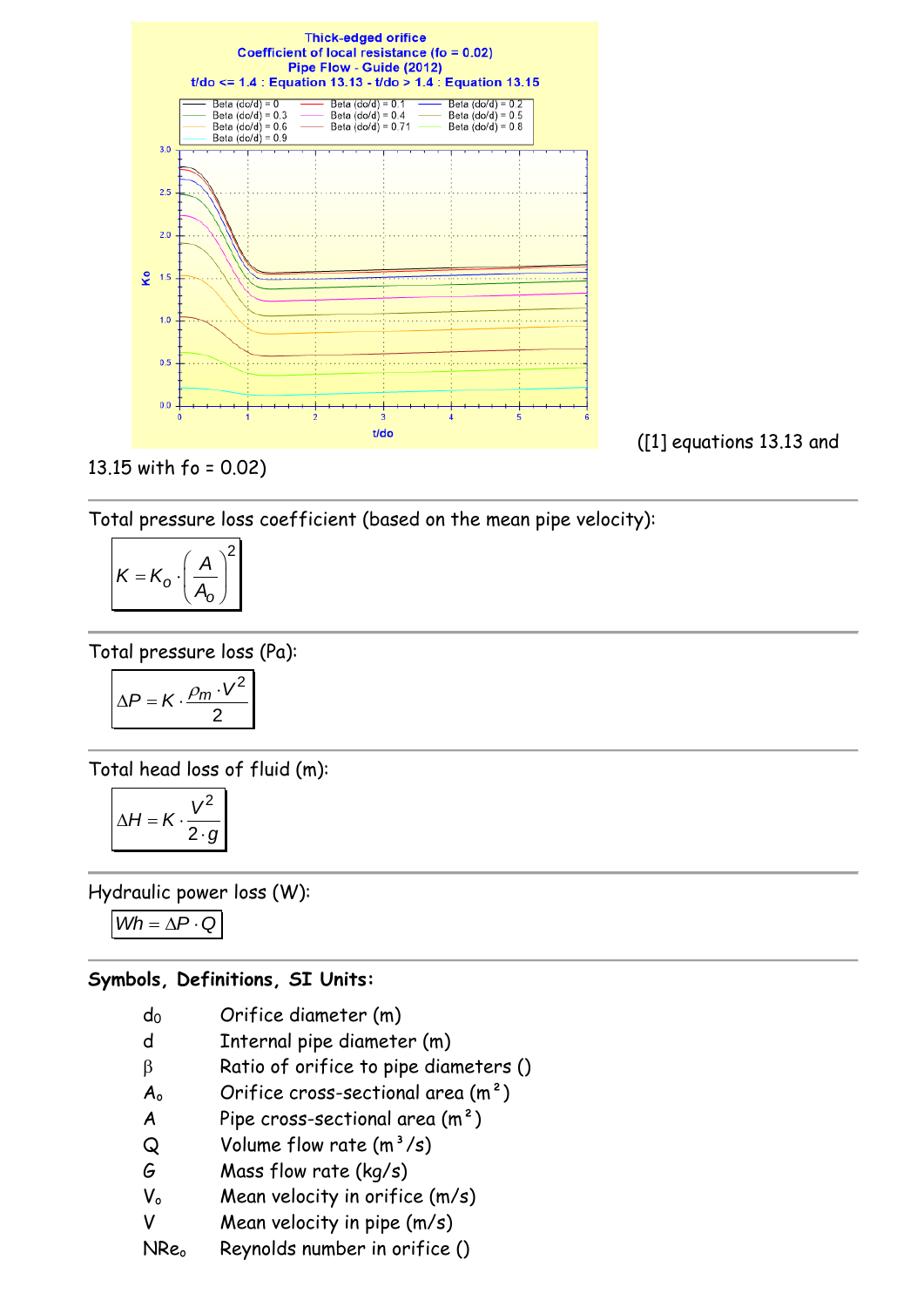| <b>NRe</b>     | Reynolds number in pipe ()                                           |
|----------------|----------------------------------------------------------------------|
| $\lambda$      | Jet velocity ratio ()                                                |
| $V_c$          | Mean velocity in vena contracta (m/s)                                |
| $\ddagger$     | Thickness orifice (m)                                                |
| $K_{o}$        | Coefficient of local resistance ()                                   |
| Cth            | Coefficient ()                                                       |
| $f_{o}$        | Friction factor ()                                                   |
| K              | Total pressure loss coefficient (based on the mean pipe velocity) () |
| $\Delta P$     | Total pressure loss (Pa)                                             |
| $\Delta H$     | Total head loss of fluid (m)                                         |
| Wh             | Hydraulic power loss (W)                                             |
| $\rho_{\rm m}$ | Fluid density $(kq/m^3)$                                             |
| $\mathbf{v}$   | Fluid kinematic viscosity $(m^2/s)$                                  |
| g              | Gravitational acceleration $(m/s^2)$                                 |

# **Validity range:**

- turbulent flow regime in orifice (NRe $_{\circ}$   $\geq 10^{4})$
- stabilized flow upstream of the orifice

# **Example of application:**



**References:**